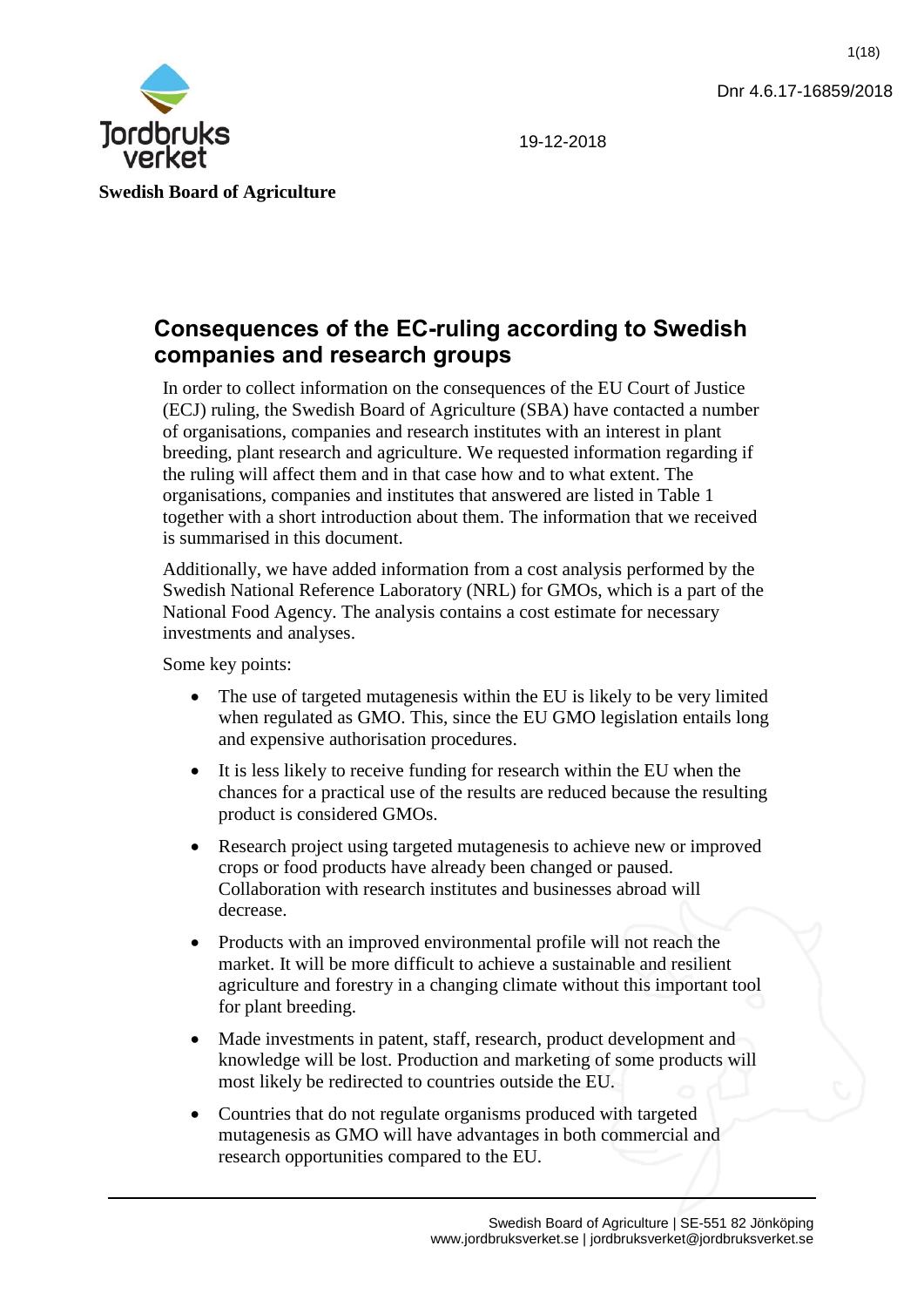## **Consequences of the EU Court of Justice ruling on new techniques of mutagenesis (case C-528/16)**

## **In what context are the new breeding techniques important?**

Among the answers, it was pointed out that the access to different methods is necessary for successful breeding. The methods are combined in different ways depending on for example the genetic regulation of the desired traits. A spectrum of methods are used, including traditional selection of (phenotypic) traits, selection based on germplasm (e.g. genomic selection), transferring of genes (genetic modification) and new techniques of targeted mutagenesis. It was pointed out that all of these tools are necessary in a plant breeder's tool box to, in the best way possible, solve the difficult problems that we are facing. Genome editing is considered to have great potential to increase breeding efficiency when it comes to improvement of plant traits and increasing the genetic diversity.

Targeted mutagenesis does not replace conventional cross breeding but it is rather a complementing tool for efficient and successful plant breeding. The greatest benefit of this technique is obtained when handling one or a few traits in already high-performing varieties. The technique enables fine adjustment of gene expression to optimise the phenotypic effect in the crop (Mumm, 2013). With genome editing such as CRISPR/Cas9, it is possible to mutate only a few determined base pairs in the genome. This can be done without integrating any external DNA in the genome. In this way, genetic variation in specific characters can be introduced into elite varieties without simultaneously transferring genetically linked DNA or other unwanted DNA. This means that a number of generations of backcrossing to a parental line can be skipped in contrast to what is the case with conventional cross breeding or breeding through random mutagenesis.

According to the European Seed Association (ESA), two generations of back crossings are often enough when targeted mutagenesis is used, while seven are needed for conventional breeding (Information material from P. Jorasch). However, this presumes that a suitable elite material is already available, that you have enough knowledge about gene sequences, their biological functions, and that you have identified suitable targets for mutagenesis.

A research team from Brazil, Germany and USA has recently demonstrated domestication of a new tomato relative over the course of only one generation through CRISPR-editing of six different loci that control for example fruit size, fruit number and content of nutrients (Zsögön *et al*., 2018). However, in practice, a number of generations (up to five) of greenhouse testing of the material, is needed to control the quality of the introduced trait. This is also needed to ensure that the crop has an added value for growers and the industry.

In summary, targeted mutagenesis as a method has great potential to shorten the time to produce new varieties with specific traits when using elite material as starting material. However, this remains to be demonstrated in practice.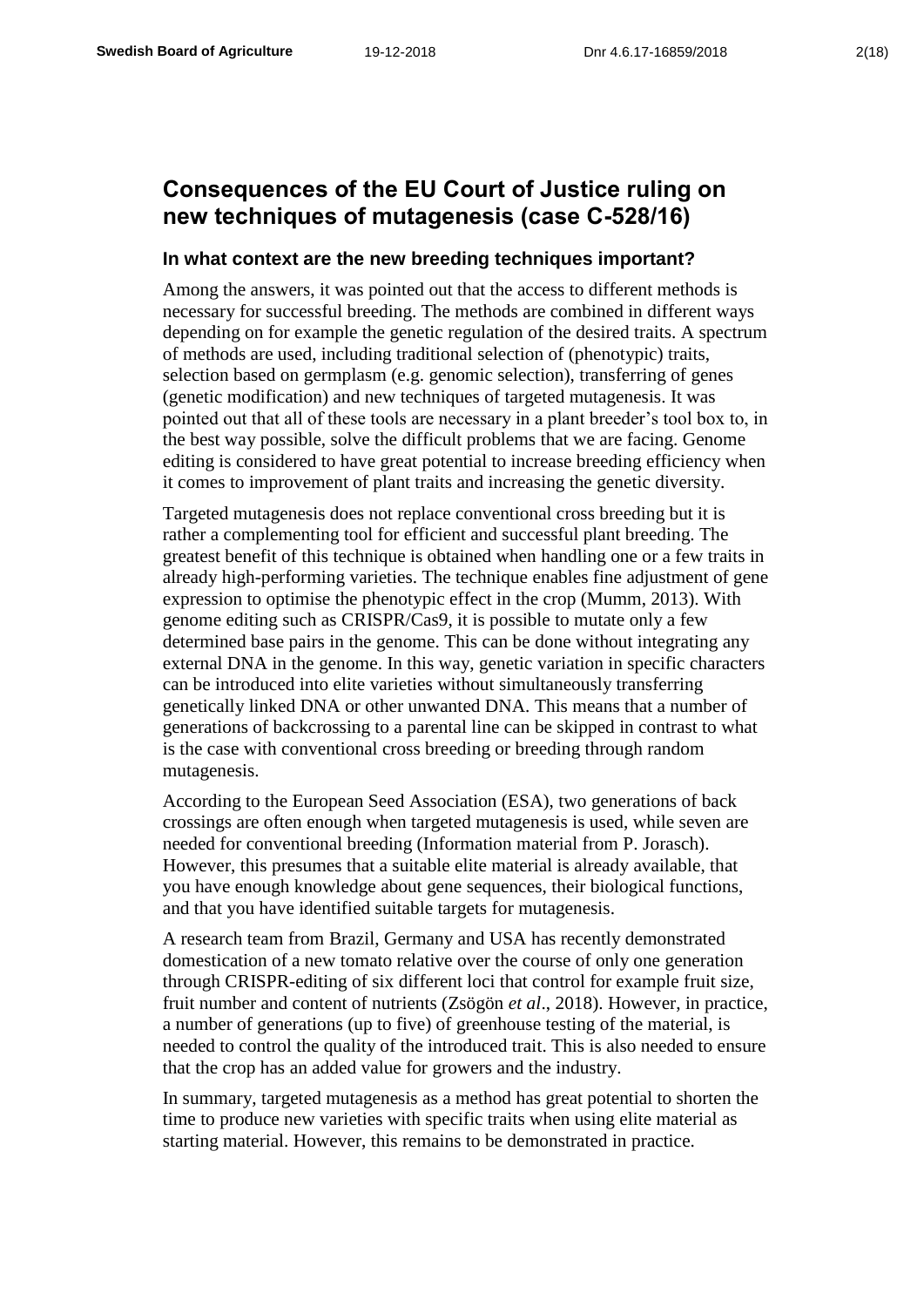## **Ongoing projects involving "new" techniques of mutagenesis**

Specific ongoing projects are described below and have been divided by crop. In addition, there are other ongoing projects within the area of new breeding techniques in both the industry and academia. There are also ongoing collaborations with international companies who use methods of genome editing such as oligonucleotide directed mutagenesis (ODM) and CRISPR/Cas9.

## *Potato*

There is an ongoing project regarding the production of new potato varieties for the Swedish starch industry. This involves mainly the use of CRISPR/Cas9 without introducing any new DNA into the genome. In this context, amylose potato with modified starch quality is mentioned. The potato works as a prebiotic and has a low glycemic index. Additionally, naturally stable potato starch for food applications is being developed, thus avoiding the otherwise usually necessary chemical modification to make it stable.

Starch producers in Sweden and northern Europe uses potato as raw material. Unlike maize, potato does not have the natural variation in starch quality necessary to obtain starch with special characteristics, e.g. high amylose content. We are therefore dependent on import of these types of starch. Such production in northern Europe would be important for both food production and the production of bioplastic from high amylose potato, which can replace a part of the fossil oil that is used for the production of plastic today. This would contribute to an increased competitiveness and employment in Swedish agriculture and industry production and have a positive effect from a climate and environmental point of view.

Breeding for resistance to potato late blight is also carried out by using CRISPR/Cas 9 to knock out genes whose expression contribute to facilitate infection. Positive preliminary results suggest that this could be a good way of obtaining good food potato with lasting resistance. This has, despite great efforts, not yet been achieved through traditional breeding, due to difficulties of combining many traits. With genome editing, all other agronomic and quality traits can be retained which is important in potato breeding since backcrossing is not possible. Resistance to pathogens is important to decrease the use of pesticides in potato cultivation, which makes up a large part of the general pesticide use in agriculture.

Another project aims at decreasing glycoalkaloids in potato which leads to a decreased content of unhealthy substances and thereby increased food safety.

Modified potato protein is also mentioned in the context of ongoing projects. This leads to an increased extractability of food graded highly nutritional protein.

Studies on autophagy; basic research on recycling of cellular components, is also carried out and could potentially lead to increased yield and resistance traits.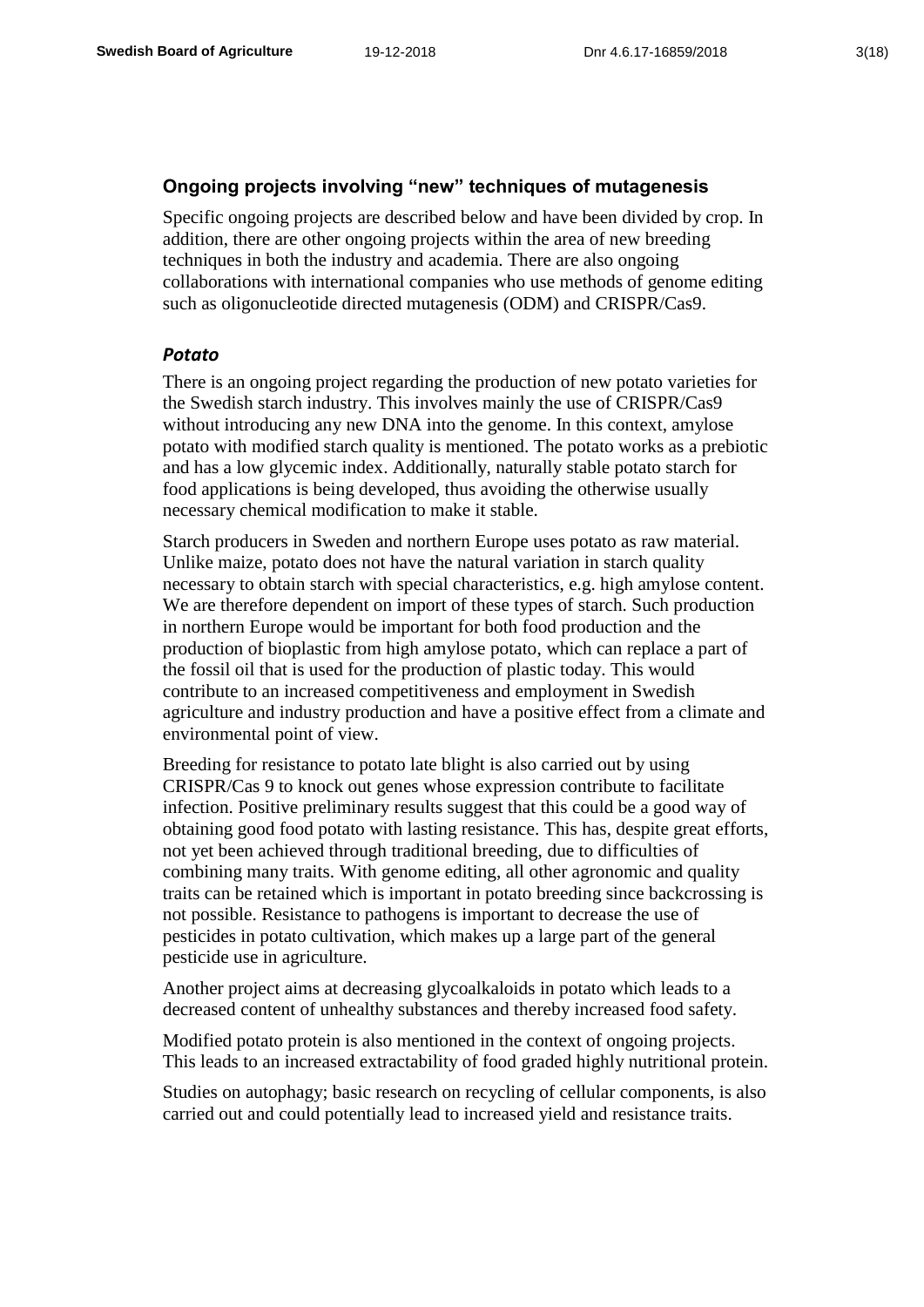## *Lepidium Campestre*

One of the ongoing projects regard domestication and breeding of *Lepidium Campestre* for improved cultivation properties, oil content and oil composition. For this, a combination of crosses and traditional selection, genomic selection and genome editing with CRISPR/Cas9 have been used.

Due to limitations in the natural variation of some critical traits, genome editing has proven to be indispensable, especially to improve the fatty acid composition and to reduce the levels of substances that make the pressed seed cakes (a biproduct from the oil production) unsuitable for feed.

*L. Campestre* grows in the wild in e.g. Sweden and has the potential to be grown as an oil crop farther north than what is possible with existing oil crops. Growing this species as a new oil crop could contribute to the survival of the agribusiness in the whole country, especially in the northern parts.

#### *Barley*

In barley, breeding is carried out for resistance to net blotch, a common and important disease that is usually treated with chemicals. Resistant varieties are not available. The project involves trying to mutate the genes that increase the susceptibility to the fungus by the use of CRISPR/Cas9.

Another ongoing project regards resistance to virus spreading bird cherry-oat aphids. The aphid is an increasing, climate related problem and is treated with pesticides. Resistant varieties are not available.

#### *Rapeseed*

Development of non-glaucous rapeseed lines is carried out through genome editing to improve pathogen resistance and to reduce spraying with chemicals.

## **Projects starting from 2019 involving "new" techniques of mutagenesis**

#### *Potato*

One project aims at an efficient use of an industrial side stream for circular biobased economy for food graded protein of premium quality. The breeding goal of another project regards starch content, granular size and structure by elucidating mechanisms of initiation and differentiation of starch synthesis.

## *Rapeseed*

The mentioned projects regard:

-Elimination of anti-nutrient factors in the pressed seed cakes for both feed and food use.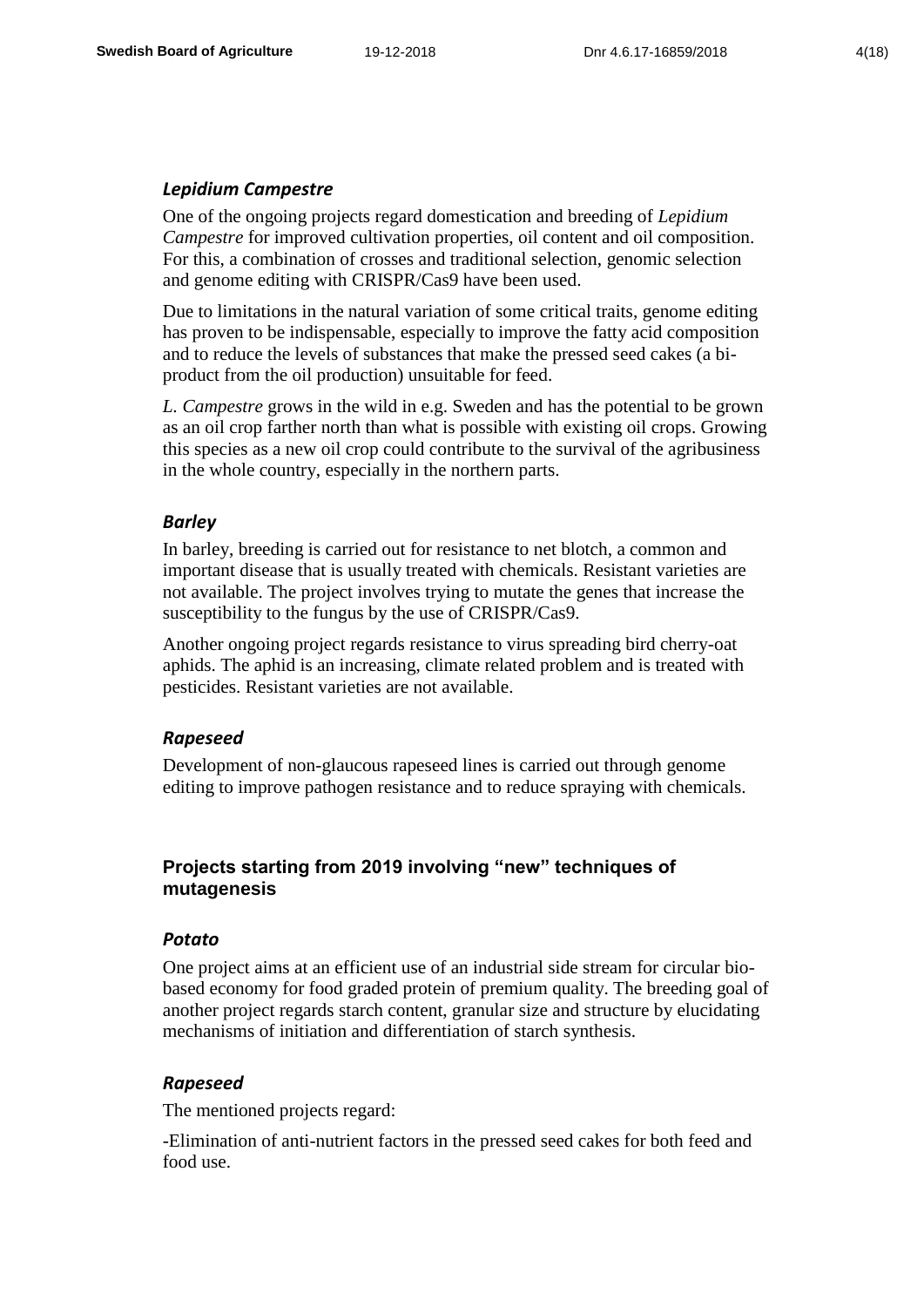-Characterisation of the rapeseed enzyme DGAT, a key enzyme for quality and quantity of the seed oil.

#### *Cost Action PlantEd*

The newly EU financed project PlantEd (Genome editing in plants- a technology with transformative potential) aims at networking and research coordination between 70 participants from 24 countries.

#### **Consequences of the ECJ ruling on ongoing and future projects**

The preconditions of the PlantEd project are changed to the worse if Europe loses expertise in plant editing. There will be decreasing opportunities for Swedish research to benefit from this and other networks if research and development in the area are moved to countries outside the EU.

One university department states that there has been no immediate change of ongoing projects. It is however likely that the ruling will entail a loss of interest from the industry regarding involvement and financing. This probably also applies to other financiers, similar to what is the case with projects involving traditional genetic modification. Financiers increasingly require a direct and apparent social relevance and practical application of proposed projects. The use of GMO techniques could be considered to be of low social relevance, even if they are considered to be the most effective and relevant tools.

For another research group, with a focus on plant breeding for the food sector, the ruling has had more direct consequences. In some project proposals, the original idea of using genome editing has been changed to using less optimal methods and some projects have not started at all.

If the ruling is to be followed with no regard to the development of technologies since 2001, one company will be forced to terminate ongoing projects. This will lead to the loss of a large portion of the knowledge, products and technology that have been developed.

For research groups primarily working with basic research, the ruling will not change the direction of their project much. Since the funding is not aimed at developing new crops, the researchers can basically work as before. However, in a few cases, there were plans for field trials with genome edited plants. If such trials are now considered as GMO trials it is doubtful that they will be executed, since the administration is both time consuming and expensive.

If new breeding techniques are considered to give rise to GMOs, it will, in the best-case scenario, mean both increased costs and project delays. In the worstcase scenario, many projects will no longer be economically feasible.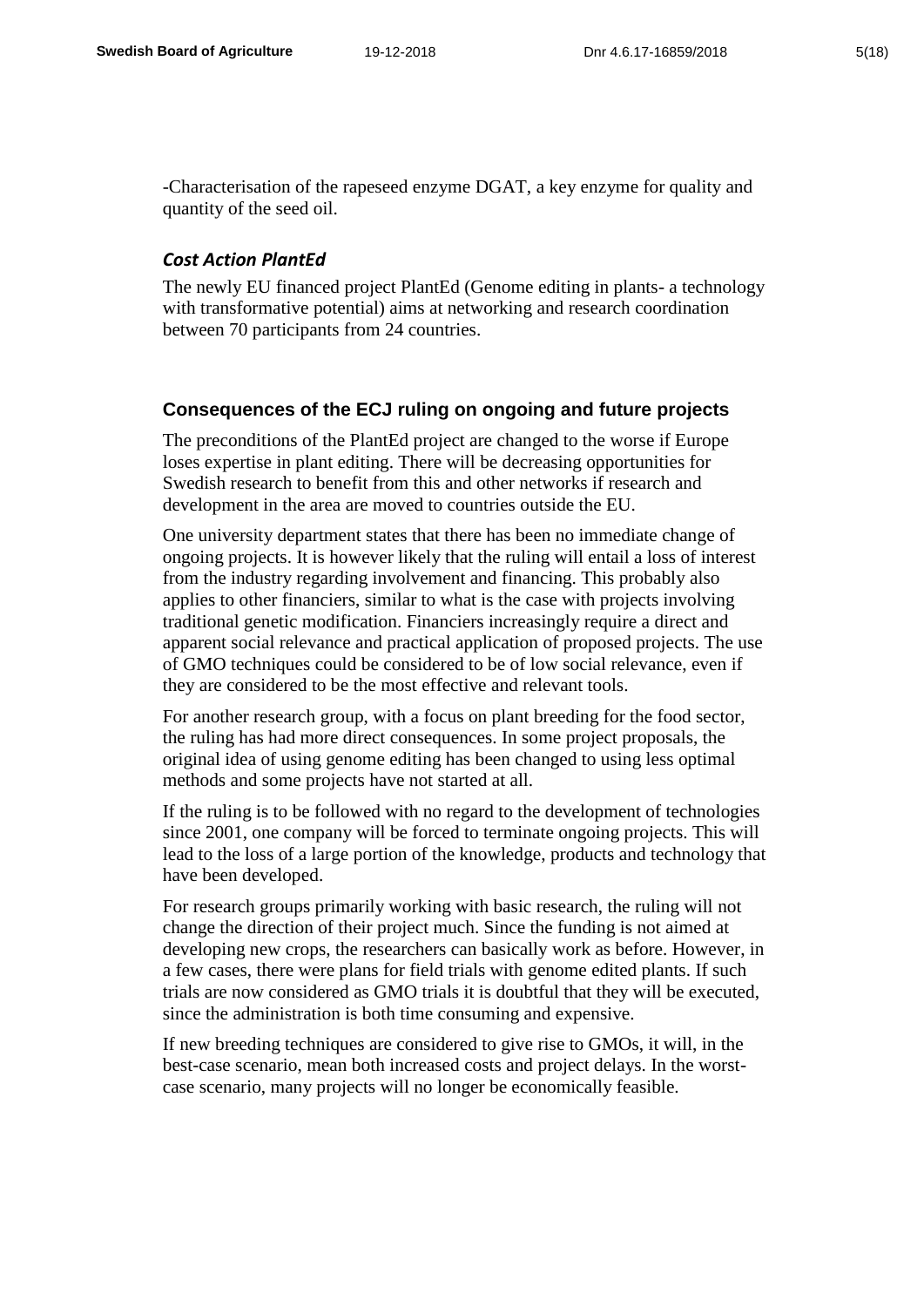#### **Consequences for analysis according to the Swedish NRL**

The National Food Agency (NFA) in Sweden states that the strategies and costs for analysis are determined completely by whether information on the actual genetic change is available or not. In cases where an application for approval of a genome edited crop exists, the technique for analysis (quantitative real time PCR), which is already in place at the NFA, could be used in most cases. If there are only a few mutations, it could be difficult to develop a PCR method that is specific enough. However, that burden lies upon the applicant who has to provide a functioning detection method, in accordance with the application procedure. When the method is collaboratively tested, and is performing according to the demands, the method ought to be able to become implemented in the same way as the existing methods for detection of transgenic GMOs. The cost to detect a specific transformation event is, according to the NFA, approximately 100 EUR/sample.

In cases where there is DNA sequence information available for an unauthorised genome edited crop, but where an application for approval is missing, it would be possible to develop PCR based methods for certain genetic changes. If the changes regard single nucleotides, DNA sequencing methods are likely necessary. Traditional sequencing technique (Sanger) would not work for samples where there is DNA from both genetically modified and conventional crops. Next generation sequencing (NGS) is a technique which is being increasingly used and the technique could be used to detect and identify known genome edited crops, even in samples with different genotypes. The drawbacks of the technique are high costs for analysis per sample, long response times and the need of access to high quality reference genomes. Interpretation and analysis of NGS-data also requires competence in bioinformatics and systems to handle the large amount of data that the technique entails, which today is lacking at the NFA. The simpler NGS instruments today cost about 100,000 EUR and a rough estimate of the cost is more than 1,950 EUR/sample. In addition, the recruitment of bioinformaticians will be necessary which means approximately 73,000 EUR per year in salary. If the modification only comprises one or a few nucleotides, it will also not be possible to determine whether the modification is a result of a spontaneous mutation or if the modification has been induced by traditional or new (genome editing) technique.

If no information on the mutation is available when it comes to an unauthorised genome edited crop, the prospects for detecting the mutation is almost nonexistent. Additionally, no realistic possibilities for analysis are available today. The development of PCR methods is not possible if no DNA sequence information is available. The use of whole genome or exome sequencing to identify unknown mutations in the genome of higher plants would require constantly updated pan-genomic reference databases, which is considered unrealistic. The cost of analysis per sample would be immensely high and in the case of a potential find of a mutation, it would still not be possible to determine whether the mutation arose spontaneously or was induced.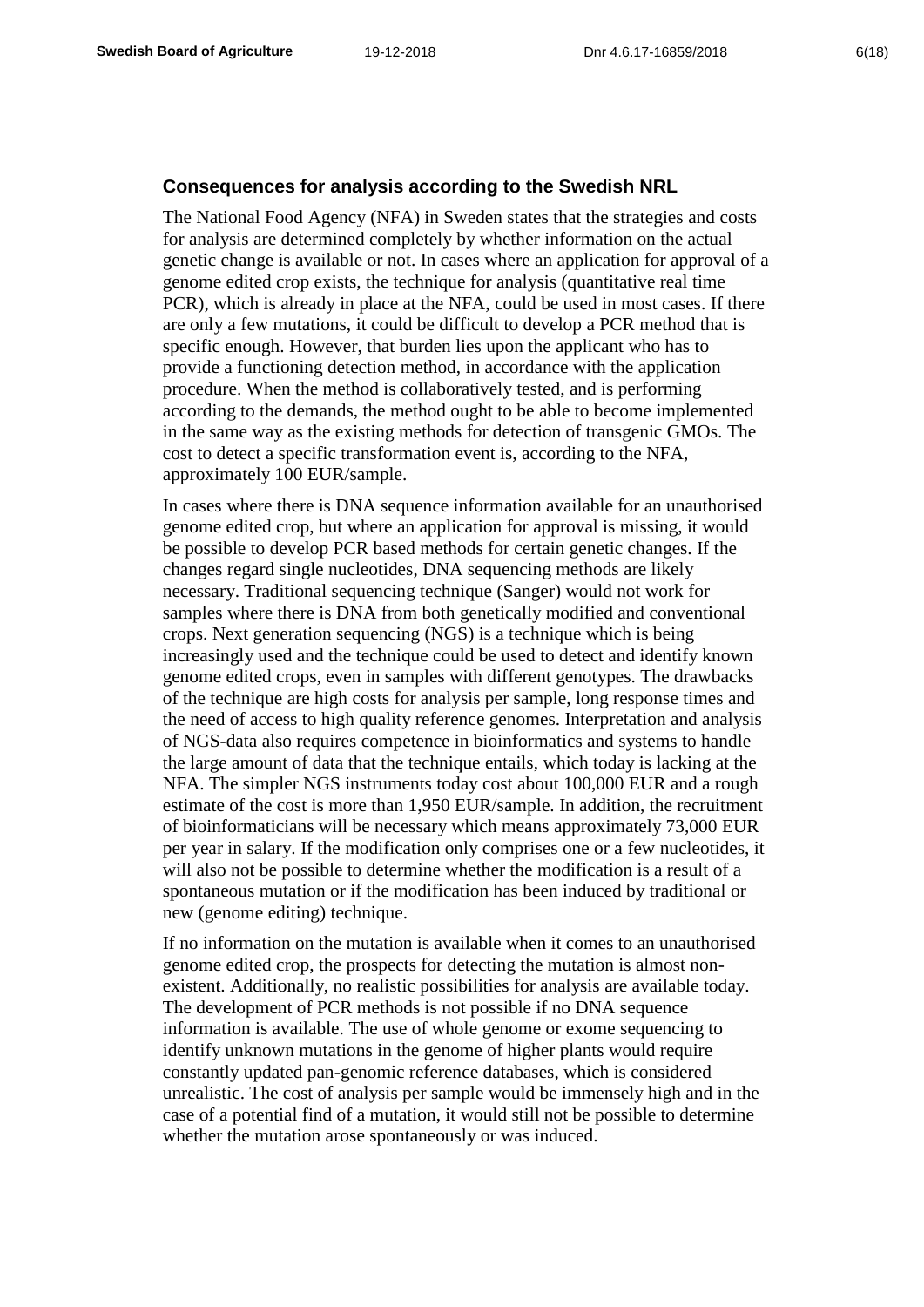## **Analysis and control**

At the moment, no effects are seen when it comes to trading of tree based products in relation to analysis and control, but this could change.

Future problems are predicted with international exchange of plant material, when the outside world does not intend to regulate mutagenesis where no external DNA is present in the end product. If there is no reason to label research material as regulated material in the country of origin, we have no possibility to control if mutagenesis with methods that are regulated in the EU has taken place at some point. This creates a legal and credibility problem given that the quality of products is currently guaranteed by analysis.

When research and plant breeding are moved outside of the EU, there is a risk that the crops that were originally developed in EU countries will be imported back into the EU. This could partly be the case for seeds for cultivation within the EU but also for consumer ready products. Since there are no detectable differences between crops that have been developed with modern and traditional plant breeding techniques, it is questioned how the control of such import would be possible. There is a risk that food and ingredients produced with the new techniques of mutagenesis, will still be on the EU market, in spite of the efforts of the EU to limit the use of these techniques.

If a genome edited crop would after all be produced, the current EU legislation for traceability and labelling of GM crops would obstruct commercialisation since it will be very difficult to produce a method to identify and distinguish mutations when only one or a few nucleotides have been changed. In practice, the ruling therefore means a ban on genome edited crops.

#### **Environmental consequences**

One of the university departments cannot see that the use of genome editing, where no foreign or recombinant DNA is integrated in the plant, would cause environmental effects that differ from mutagenesis obtained with "older" techniques. On the contrary, these techniques are a more efficient way of obtaining desired effects with a higher degree of precision.

It will become more difficult to produce new plant varieties with higher quality, improved resistance, improved uptake of nitrogen and phosphorous and the production will be delayed if the new breeding techniques cannot be used. The use of chemicals in agriculture will continue for a longer time and might even increase (with increasing leakage to water) as compared to if we would have been able to use targeted techniques to improve the resistance of plants to diseases etc. The agriculture in Sweden as well as in the rest of the EU will thereby become less sustainable, from both an ecological and economical point of view.

There is also a risk that we will be stuck with crops developed without the goal of favouring ecosystem services and the environment, goals which we have in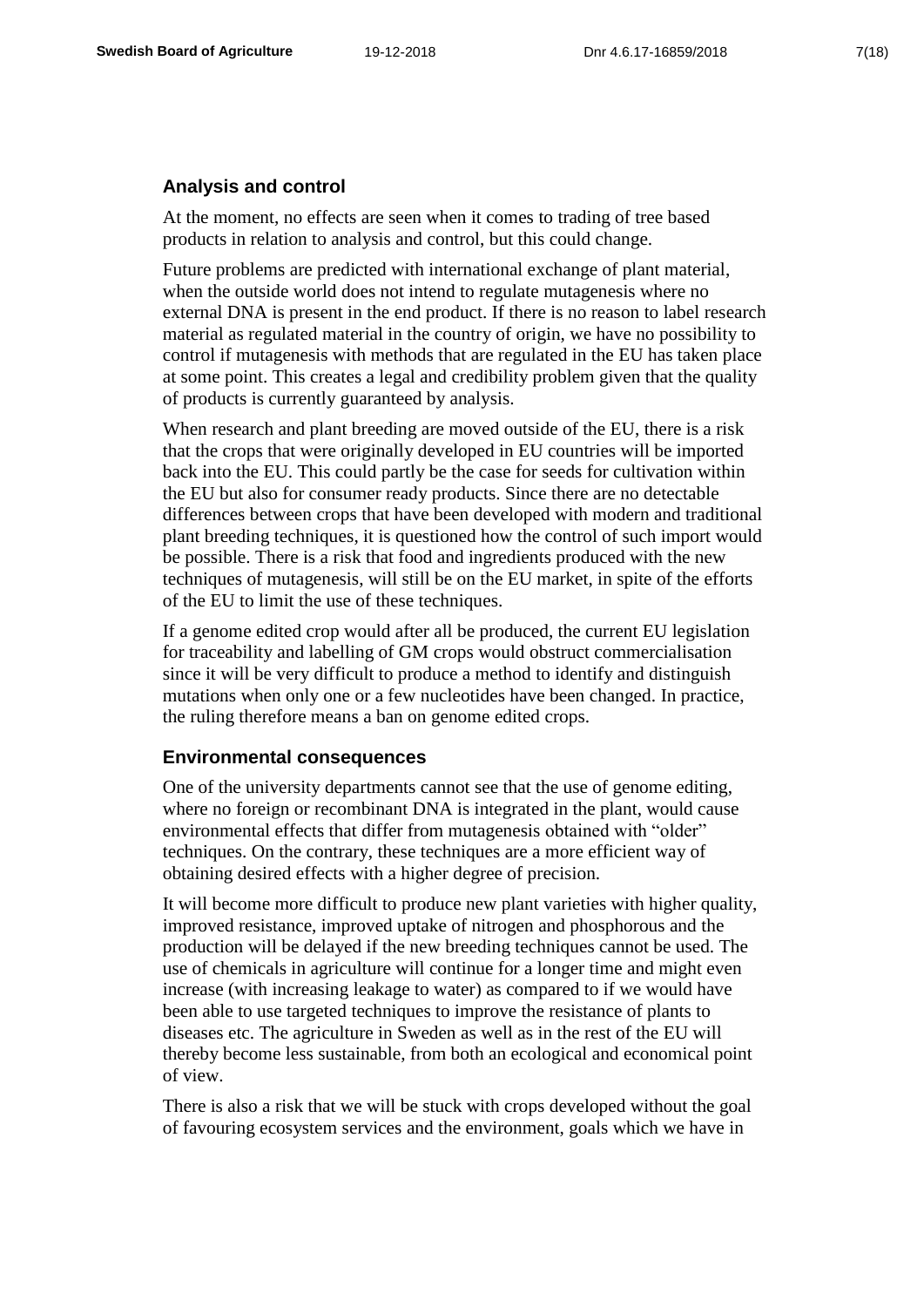Swedish plant breeding and in EU countries with higher demands on environmental sustainability.

The loss of investments in plant breeding due to the ECJ ruling could result in a less climate-adjusted agriculture that cannot persevere in a changing and erratic climate. To be able to meet the challenges that we are facing in the environmental area and with a changing climate, we need varieties with increased resistance to different pests, an improved use of plant nutrients, efficient use of water, tolerance to drought and flooding and adjustments to changes in cultivation systems. In a warmer climate, the risks of pests and fungal infections are increased. Additionally, we need a greater access to perennial crops which can be adapted to our cultivation technique and give a high yield. This could also increase the content of humus and bind more carbon to meet the climate goals and decrease the leakage of plant nutrients.

One of the ways to increase the biological diversity is to use a more diverse set of crops. The loss of investment in plant breeding might risk obstructing this development. By decreasing the efficiency in agriculture, more land will be needed to cultivate the food and feed that we need. A decreased efficiency in forestry will decrease the possible biomass that is available to develop the biobased economy. Both of these effects will likely have negative consequences for the climate and the environment.

When it comes to potato, the use of chemicals for cultivation and production can be decreased substantially with the development in modern plant breeding. The crops that have been developed with new methods of mutagenesis have a significantly lower impact on the climate and environment than the current potato varieties. A decreased use of chemicals will not be accomplished without the use of new techniques to improve the potato crop. Today, we use a couple of thousand tons of fossil-based chemicals for the modification of our food starch. This use would become unnecessary with the new potato varieties. When it comes to cultivation, there are ongoing projects to decrease the amount of plant protection products by half. In development projects that use targeted mutagenesis, an effect has been achieved that is 100 times larger than the tons of chemicals that have been saved. A large part of the work on sustainability of the company has been done on development of new potato crops with the help of new techniques of mutagenesis.

Difficulties of reaching specific, political sustainability goals without using the new techniques of mutagenesis have also been addressed. In relation to this, the FN's Agenda 2030 and the 1.5℃ goal in the Paris Agreement, the EU sustainable development strategy and the Swedish government's food strategy have been mentioned. The latter clearly points out that plant breeding is a strategic investment that is needed to create long-term competitiveness in Swedish agriculture.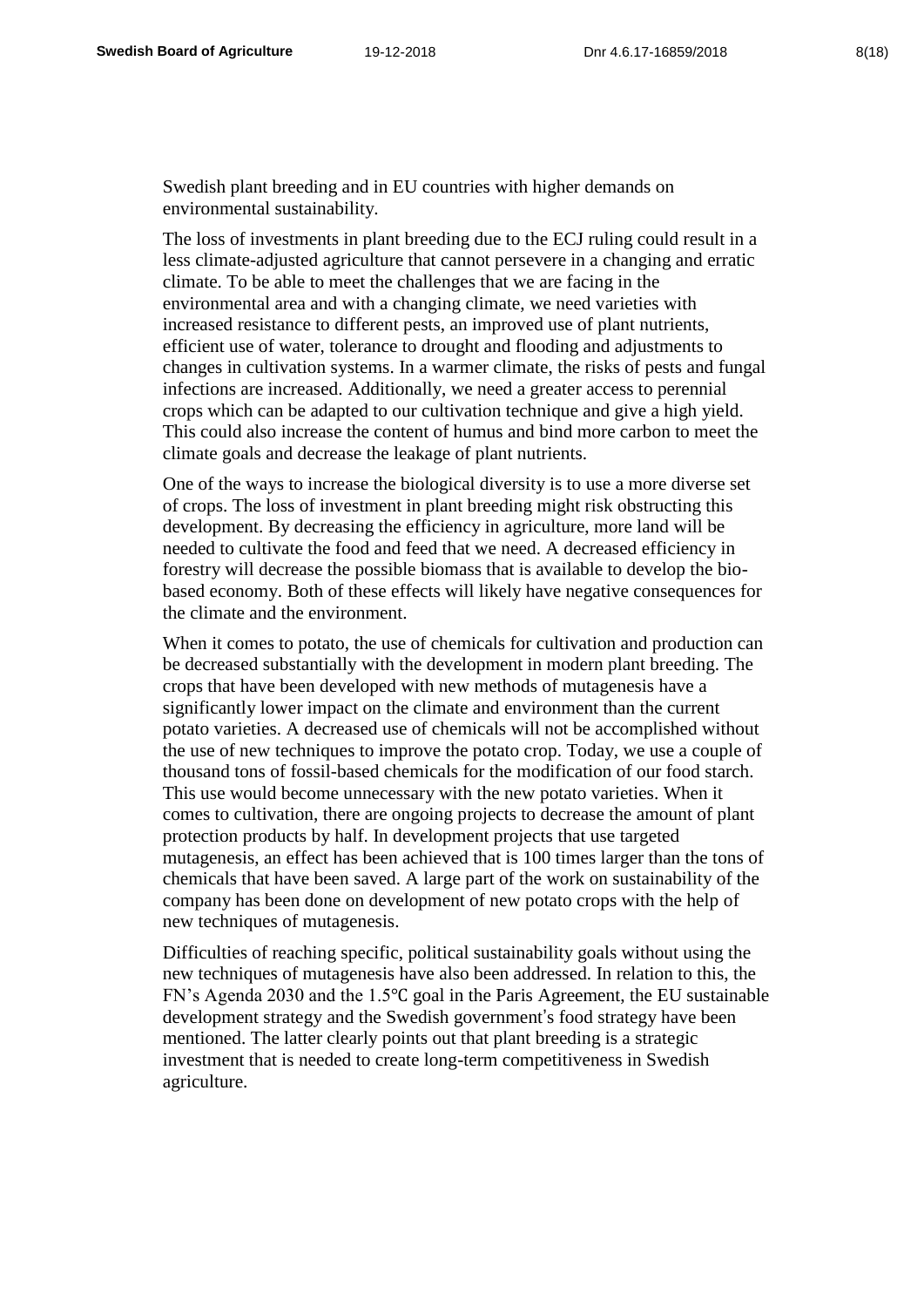## **Economic consequences**

## *Economic effects on businesses*

One company states that more than 10 million EUR invested in research and development of crops and techniques during the last years will now be lost due to the ruling. In addition, many years of competence building will be lost due to the ruling. Market release of GM starch in not an option due to the high costs for trials, production, control and monitoring. More important though is the lack of tolerance for GM labelled products on the EU market.

Manufacturing of naturally storage stable starch is a breakthrough that dramatically changes the use of potato starch compared to existing raw materials. The effect of the ruling is that it has marginalized potato as raw material for industrially manufactured foods. That will result in an enormous financial impact on their business. They now need to consider moving the manufacturing of the product outside the EU, either physically or through license agreements.

Another company states that in both short and long term, there will be less opportunities to sell projects or to develop products that could be marketed.

The feed industry in Sweden and in the EU is a large importer of vegetable produce. The asynchrony between approval of GM commodity in the EU and exporting countries is causing significant problems for the feed industry today. The problems will increase when more countries decide not to regulate genomeedited crops as GMOs.

#### *Economic effects for research institutes*

Turning academic progress into product requires companies in the sector, which have both the possibility and willingness to invest. These will now gradually disappear. This will affect the possibilities to obtain research funding for more research in agriculture and forestry, both nationally and from the EU. According to previous experience, project applications involving GMOs have not been prioritised because they would not lead to any practical applications in Europe.

One of the universities state that a high percentage of the staff is fully or partially financed through projects that include genome editing. They might not be able to keep all staff and will lose competence. The budget of the department for projects involving genome editing is approximately 850,000 EUR for 2019. The same university has so far purchased equipment for approximately 180,000 EUR due to genome editing projects specifically. Even though some of the equipment could be used for other purposes, the main application relates to work with genome editing.

A DNA-free genome editing project in potato is carried out by what is equivalent to 3.5 full time positions a year. The project is financed until 2021 but unless the legal situation is changed, it is not likely that this prominent research will continue in Sweden for long.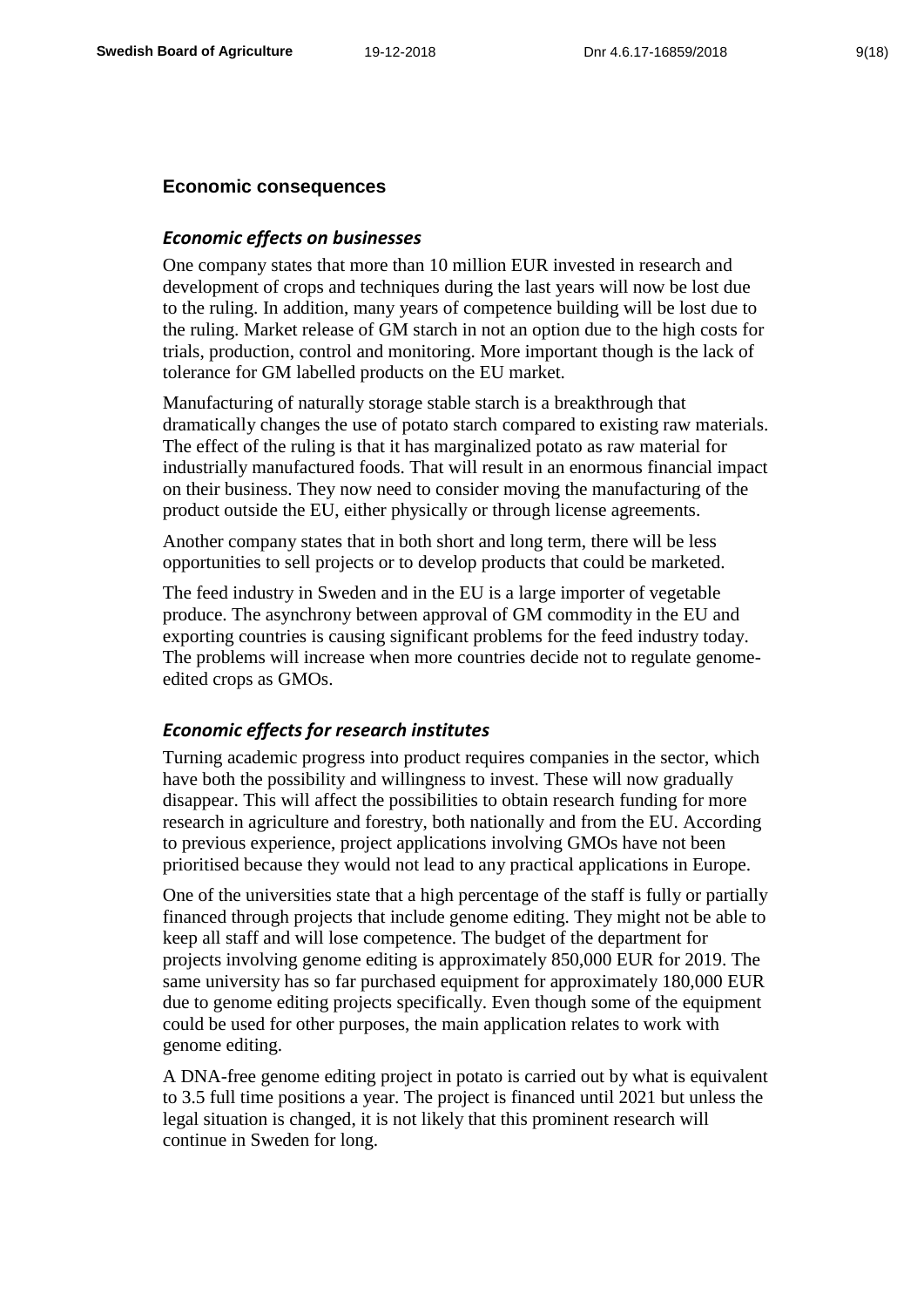## *Economic effects due to GM notification requirement*

The cost of obtaining an approval for market release of a GM crop or product in the EU is in the range of 6-15 million EUR to meet all regulatory requirements. When genome editing falls within the scope of Directive 2001/18/EG, this means that the costs of developing plants with new properties where such techniques are used in practice become so high that companies within the EU abstain from it. To this can be added the uncertainty in the decision-making process regarding whether the EU will allow cultivation of varieties that have genome edited traits.

The direct economic cost of the regulatory process for GMOs in the EU is very extensive and affects the use of the new methods of mutagenesis, since only the largest and most resourceful companies can afford to complete the process. According to information from Monsanto in 2011, it costs on average about 100 million USD to bring a genetically modified crop to the market, using maize as an example (Mumm, 2013). Of that, the cost of complying with regulatory requirements and reaching market approval for a GM crop has been estimated on average 6,788,000 EUR (3,820,000 – 10,388,000 EUR). Much of the costs result from the requirements of field trials to evaluate environmental effects and phenotypic comparisons with corresponding conventional lines (Food Chain Evaluation Consortium, 2010). Estimations from EuropaBio result in similar figures with costs for GMO approval in the EU of around 7-10 million EUR per event (EuropaBio, 2011). A survey from 2007 of four major international seed companies showed that regulatory compliance in ten different jurisdictions varied between 6 million USD to over 15 million USD for insect resistant or herbicide tolerant GM maize (Kalaitzandonakes *et al*., 2007). Another survey from 2011 of six major international seed companies showed that the regulatory costs specific for the US market are on average over 35 million USD, or about a quarter of the total R & D costs (McDougall, 2011). A review of approximately 50 different studies from all over the world, about regulatory compliance costs for one event on one market, showed that this varies widely across countries. On average, the cost is 7.8 million USD, with the lowest cost being 53,000 USD and the highest 14.8 million USD (Phillips, 2013). With the ECJ ruling, the costs for a genome edited crop would be of the same magnitude.

Marketing of genome edited products is only economically feasible for the big multinational companies. However, in 2012 and 2013, BASF and Monsanto announced that they will discontinue their  $R \& D$  activities on plant biotechnology in Europe as a result of the restrictive application of GMO legislation (AgbioInvestor, 2018).

Application is also restrictive to the extent that only one GM crop is currently authorized for cultivation in the EU and a relatively small number of GM products (about 65-70) are approved for import. In the EU, it usually takes between 4 and 8 years to get market approval for import of a GM product and often much longer to obtain authorization for commercial cultivation of GMOs.

If crops produced with targeted mutagenesis are regulated as GMOs, there are only small chances to obtain marketing approval for the cultivation of these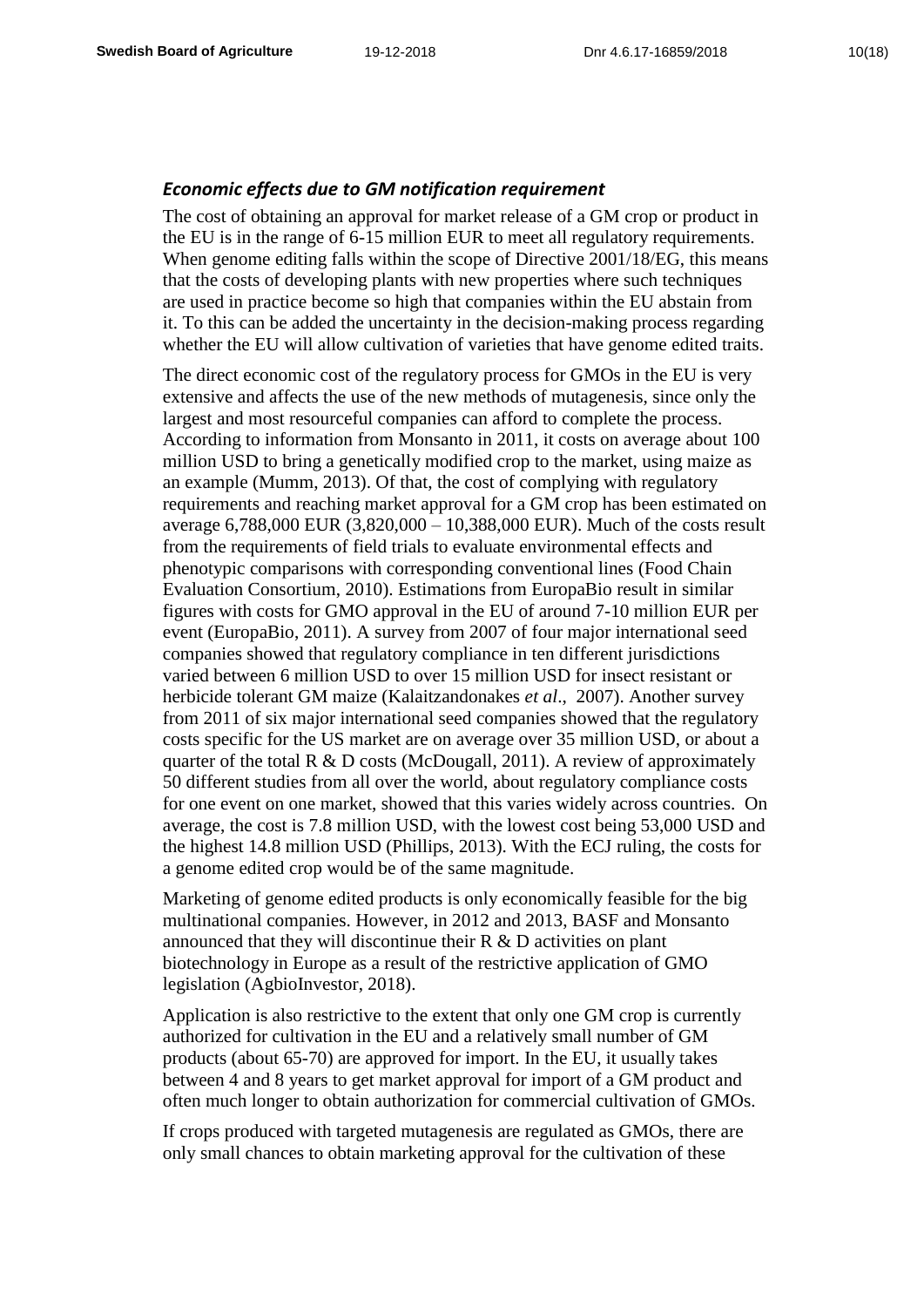crops or for use of the products. It also means that the time required to obtain marketing approval for these will be equivalent to what has been the case for conventional GMOs.

## **Socioeconomic effects**

The ruling will have negative effects on the national economy when it comes to both plant and animal production. It is counter-productive to make it more difficult to use a technique with high precision and with several benefits compared to "older" techniques. Genome editing is a brilliant example of technical development being the most important factor to be able to deal with challenges regarding food supply, resource management, climate adaptation and the environment.

A socioeconomic analysis of the costs of refraining from genetically engineered crops in Swedish agriculture was published in 2011. The analysis indicated that the lack of acceptance of genetically modified herbicide tolerant sugar beet, herbicide tolerant rapeseed and potato blight resistant potatoes entails missing out on a potential socio-economic gain of approximately 27 million EUR per year and a reduced use of cultivable land of 10,000 hectares. For the whole EU, this would amount to about 2 billion EUR and saving an area of about 645,000 hectares per year (Fagerström & Wibe, 2011). It is likely that the potential gains for genome edited crops would be equivalent to this.

The EU Commission's Research Service, the Joint Research Centre (JRC), has estimated that each year a GM crop or GM product is delayed can cost anywhere from 700,000 to 70 million EUR in lost income (Food Chain Evaluation Consortium, 2010).

Plant breeding is of central importance for development of a sustainable and viable farming. It creates values in the chain from farm to fork for farmers, the food industry and consumers and for growth and competiveness in Sweden. Additionally, we will have to increase the production to meet a growing demand. We also have to increase the domestic production of protein feed and protein crops and varieties that are adjusted to the conditions of different regions. If research and plant breeding is limited, the range of protein crops is also decreased.

Plant breeding creates possibilities for innovation and job opportunities, which in turn results in possibilities for export of safe products with an added value. The ruling limits the possibilities of choosing the new techniques for plant breeding and this has already created doubts about new projects. Is it worth spending time, effort and money on something that might not reach the market? It is stated that we are losing momentum on a matter that should be pursued forcefully to tackle the challenges we have in front of us.

The decision regarding the regulation of targeted mutagenesis is likely to affect the establishment and maintaining of international companies on the European market. There is a risk of losing collaborators, companies and researchers from academic institutions as they now choose to cooperate with institutions outside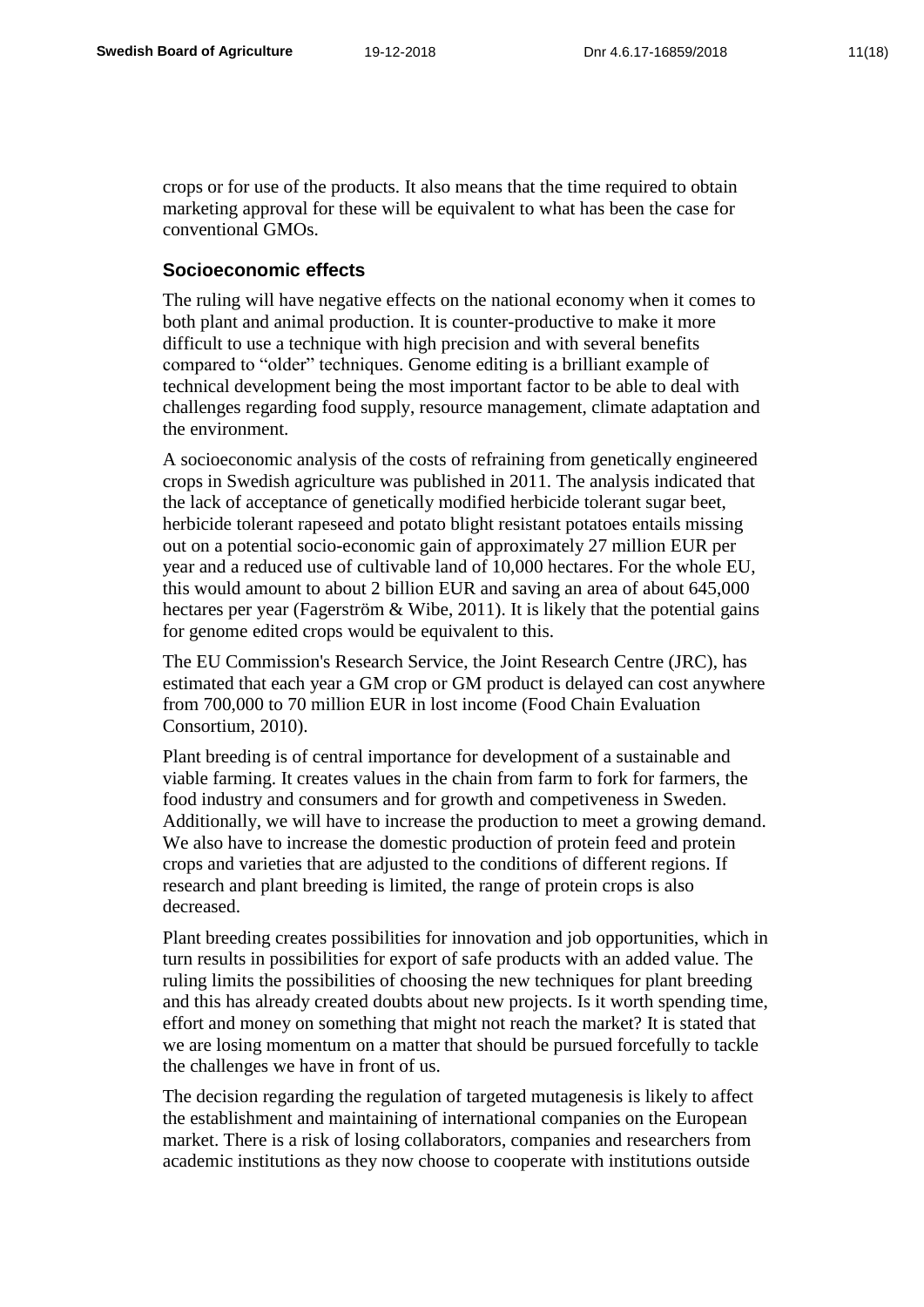the EU. In the long term, this may lead to losing promising young researchers who choose to place their research in countries where genome edited organisms are not regulated as GMOs.

## **Effects on trade**

All imports of seeds for sowing from countries where cultivation of genome edited crops is not regulated will become difficult. It cannot be excluded that there could be seeds modified with new methods of mutagenesis in all seed lots imported to the EU, regardless of the plant species. There might be a need to set up special inspection programs for this. Since it will not be possible to determine the potential presence of genome edited unauthorised seeds by genetic analysis, you may need a system for certification of the entire seed production chain. This will obviously become more expensive for the importer. Since the cultivation of genome edited plants will not be allowed, unless it has been authorised, the requirements for seed purity will be high. It should be emphasized again that, currently, there is no control system that can determine whether a single point mutation has occurred naturally or by genome editing. The same scenario as described above is the case for trade with plant based commodities.

## **Loss of competitiveness within the agriculture sector**

The competition is increased at a global level where the United States, and also to an increasing extent the major Asian economies, over time will have a large impact on the ability of the EU to compete. The EU imports approximately 32.5 million tons of soybean and soy flour from mainly Argentina, Brazil and the United States, and around 5 million tons of rapeseed and rapeseed oil from mainly Australia, Canada and Ukraine. A genome edited rapeseed has already been marketed in Canada and the United States and genome edited soybean and maize are in the pipeline (BioVox website). China is also important when it comes to research and development of gene edited crops. China is primarily invested in rice and is almost dominating the patents related to CRISPR/Cas9 technology.

When Swedish and European farmers do not have access to varieties with the same traits as in other countries, they have weakened their competitiveness in agriculture and forestry internationally. This effect will not only be noted in the cultivation of major crops such as wheat, rye, maize and rapeseed but also for different specialty crops, not the least for vegetables and other crops where not many examples of the use of GMO technology have been seen. In animal production, we will lose competitiveness through increased costs for feed in the EU compared to countries that do not regulate gene edited crops.

One company risks finding itself in a worse position, competitively, due to the ECJ-ruling, compared to farmers outside of the EU. This is due to both wanted traits not being acquired with new techniques of mutagenesis, and to increased costs for analyses and control of imported raw material for feed.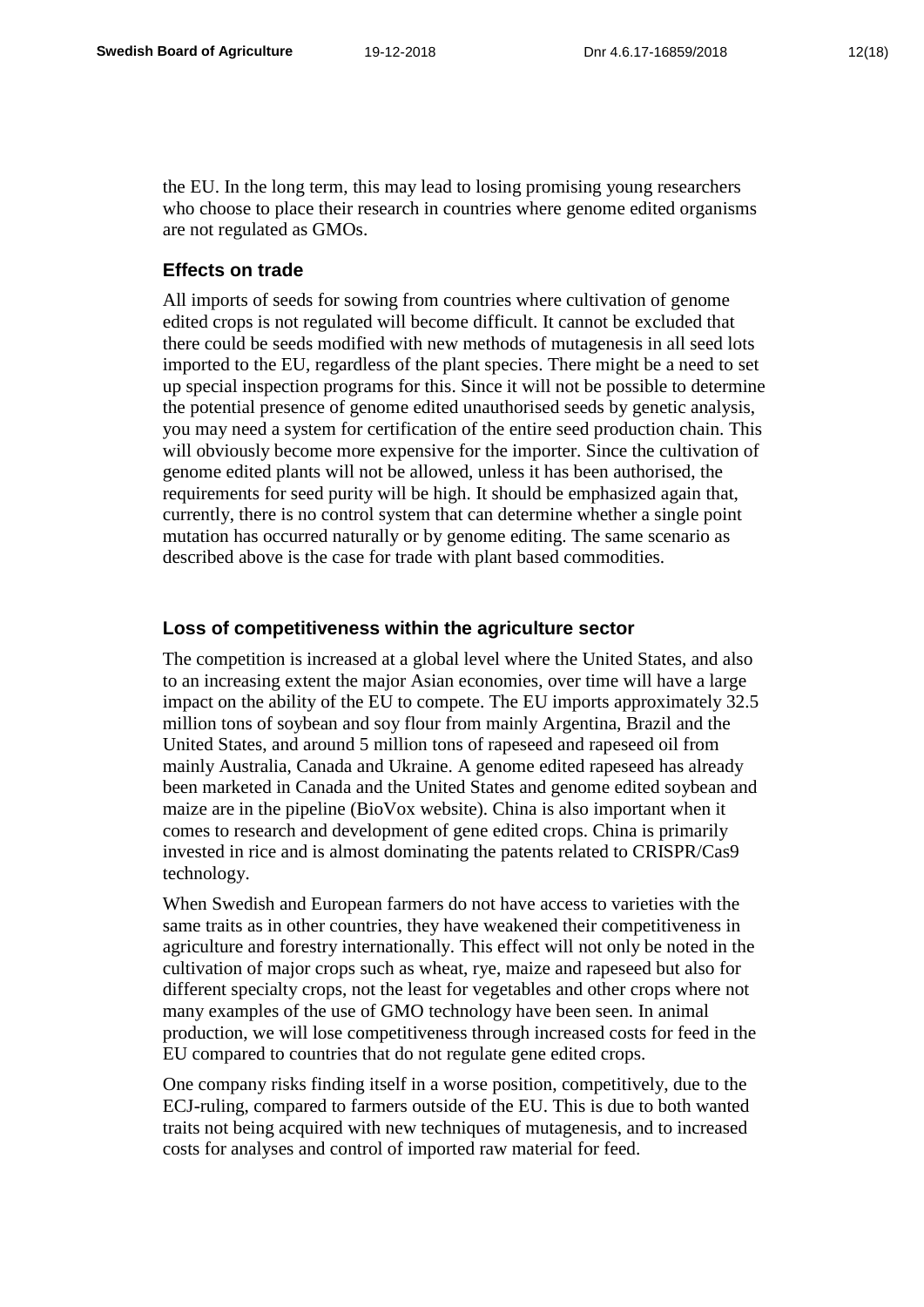One association states that if the EU chooses not to benefit from new genome editing techniques, we will lose our competitiveness in the long run. We will be dependent on imported commodities both when it comes to food and seeds for sowing. We will also lose control of plant breeding. Food from other regions of the world will most likely be cheaper and have a more secure production.

As developments are taking place at a rapid pace, smaller regions such as northern Europe will not be interesting for the major plant breeding companies outside the EU. This means that crops adapted for northern Europe will fall behind in development. One consequence of this is that countries in northern Europe will lag behind in competitiveness, a trend that is already a fact today. When plant breeding can no longer be maintained in an efficient and modern way in the future, these parts of the world will fall behind even further. For the countries in the north, there is a risk that the consequences will be greater than for the countries in central Europe.

The United States, Canada and additional countries have decided that genome edited plants are not regulated as GM plants. Overall, this means more disadvantages for European plant breeding. So far, European plant breeders have, for their overseas development and marketing of varieties in crops such as maize and rapeseed, been dependent on licenses from biotechnology companies that have patented GMO properties in these crops. With that comes costs for controls and separation of GM and non-GM crops. Now we are faced with the same situation in a variety of other crops such as wheat, oats, potatoes and sugar beet, if we still want to be able to market varieties in these crops successfully outside the EU.

## **Loss of competitiveness within the research community**

Plant breeding is an international operation. Exchange of research results and genetic material is a major part of any practical research. The ruling brings about obstacles that will weaken the collaboration of Swedish and European researchers with non-EU countries. Difficulties of predicting the consequences are expressed but also a fear that the consequences will be considerable.

There is a great risk that all research and knowledge in the area will be transferred to non-EU countries. As a consequence, Swedish and European initiatives will be transferred to companies in non-EU countries that are able to apply the knowledge that has been developed. Modern plant breeding technology will in time replace traditional plant breeding and the conclusion is that the EU will soon be dependent on the competence and financial interests of other countries. There is a risk that the multinational companies will have patented most applications and we will be dependent on these companies for access to applications interesting for Swedish conditions.

As described previously, several research projects involving genome editing have changed direction or been put on hold. Even if projects would be resumed, the research would be delayed compared to that of international competitors. With the competition that prevails, this could mean that we will lose our head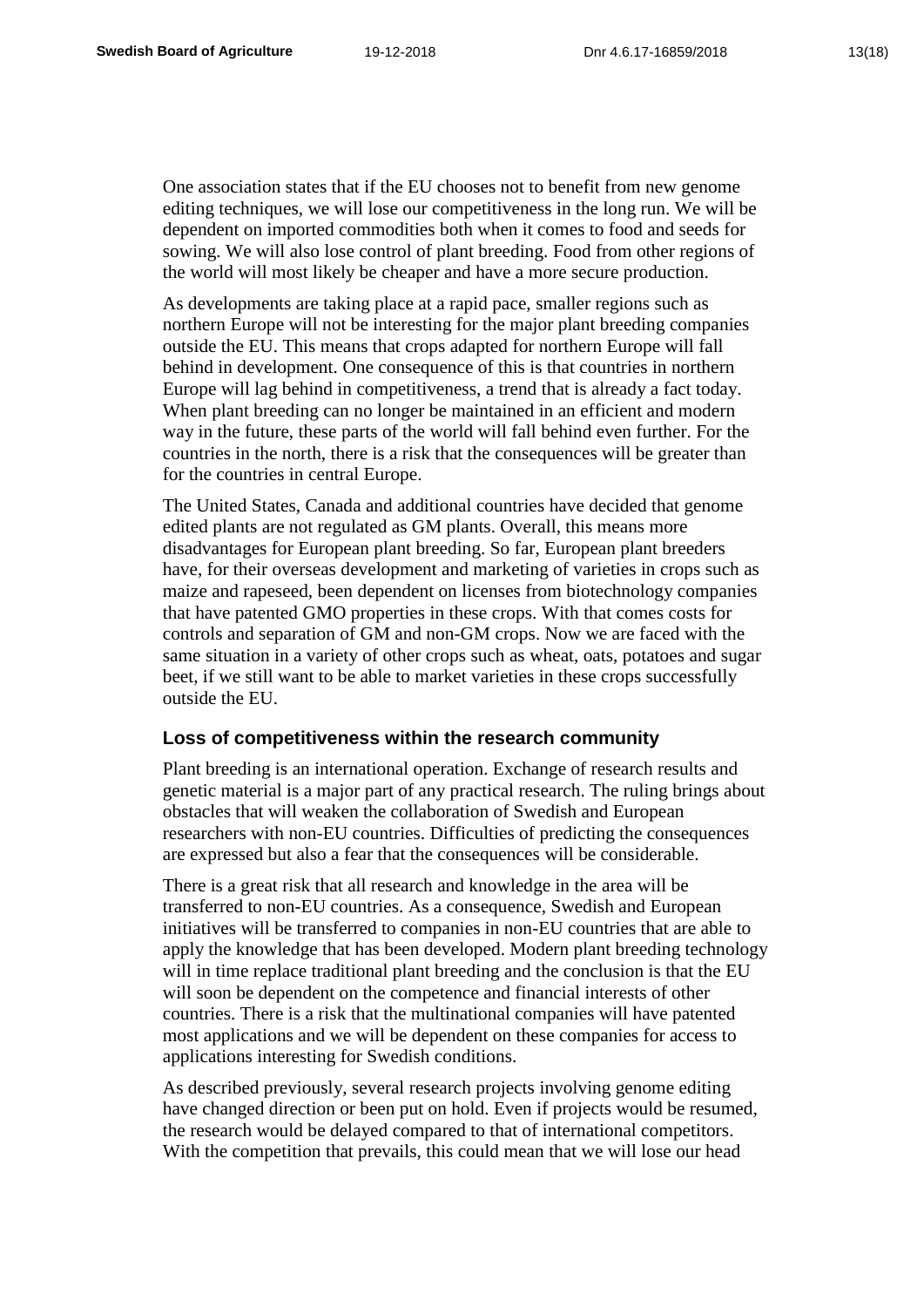start towards other researchers who can now publish and patent their results before the Swedish researchers. In the long run, the consequences will be less opportunities for financing. Furthermore, there will be other conditions for licensing of technology and its applications.

One large research group states that they had plans to apply for research funding to develop new varieties for practical use. This concerned, for example, investments in forestry, agriculture and horticulture in north of Sweden. The research group had begun to contact stakeholders, but the plans were brought to an end since it is not plausible that they, at this stage, could convince commercial actors and research financiers about this. The GMO legislation has, for many years, meant that they were prevented from translating their basic research findings into farm- and forestry practice. They had hoped that this situation could partially be resolved with the use of genome editing. It is still unclear to what extent their international collaborations will be affected. In the short term, it does not mean any dramatic differences, but a research centre in the EU is of course less attractive as a partner now than it would have been otherwise. There were also plans of a lectureship to better utilize the opportunities that they thought would be realised but which will not happen now.

#### **Consumer´s choice**

Consumers are making increasingly specific demands for vegetables and other foods. This could regard the absence of substances that may cause allergies, such as gluten, or an altered content of other specific components which have positive or negative health effects. Higher demands are made on food safety, i.e. a guaranteed supply even in the case of disturbances in food production. In these respects, it will be difficult for the agricultural sector to live up to the wishes and demands of the consumers, unless plant breeding has access to all new methods and technologies.

Chemically modified starch has to be declared, in accordance with current legislation, with an E-number in the ingredient list of foods. The consumer demand for clean label (E-number free) products in the EU is strong and will be further enhanced over time. Currently, in the UK, 44% of the sales of modified starch for food comprises of clean label. It is based on raw materials other than potatoes (mainly maize) because, due to plant cell structure, it is possible to develop naturally storage stable starch using traditional plant breeding. Due to a lacking acceptance of GM labelled products, it is considered impossible to sell GM labelled starch. It is also stated that there is a risk that the debate is distorted, so that the new techniques are questioned on completely partial and unscientific grounds.

## **Legal uncertainties**

In almost all the responses that the SBA received, it was stated that, for a legislation to be meaningful, there has to be reasonable possibilities to control compliance. This, among other things, will result in that the trust in EU as an institution and its ability to develop its legislation will become damaged.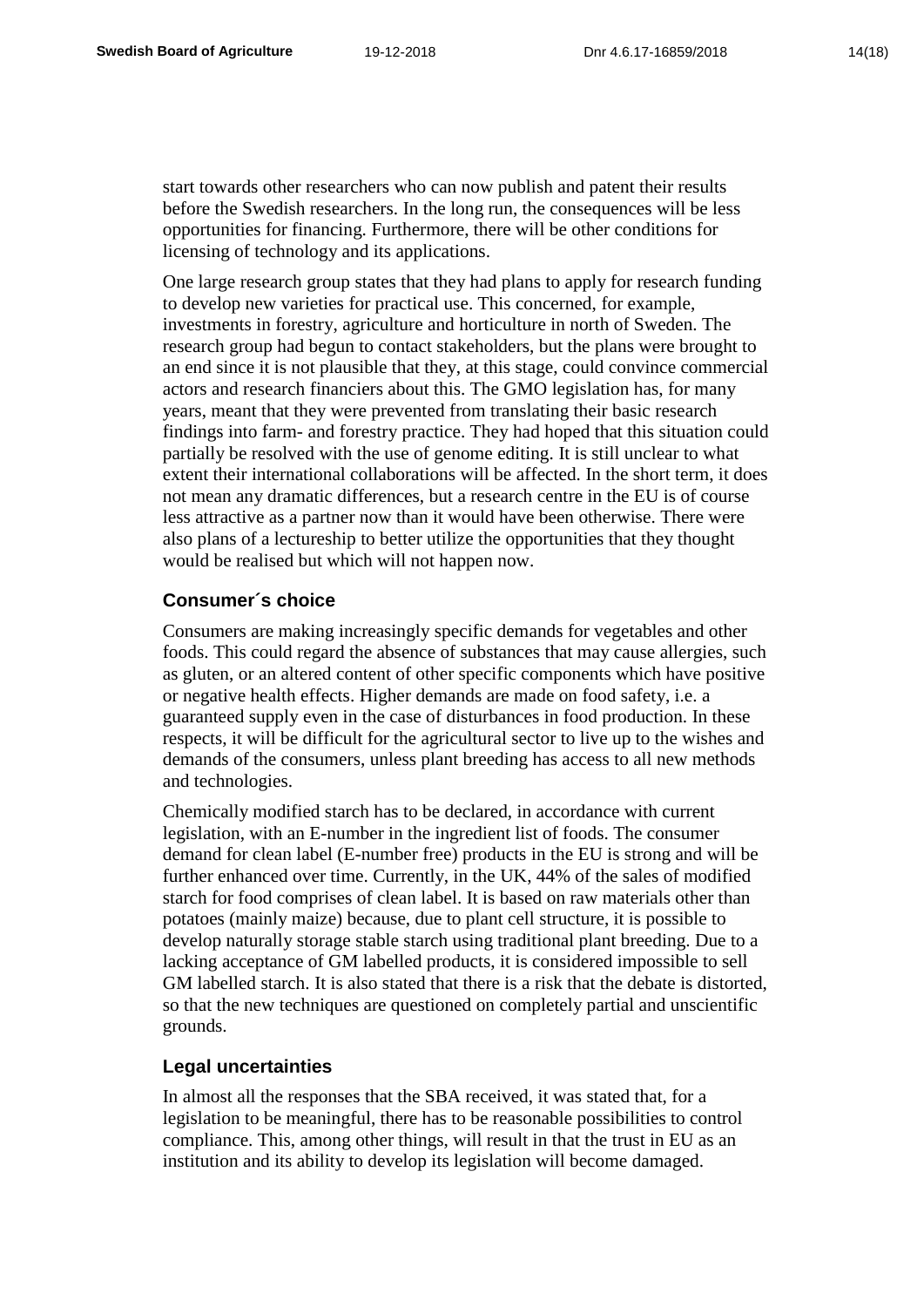In one of the responses it was written that the decision of the court has created legal uncertainty for the researchers. Could researchers bring plants with them when they move outside the laboratory or the country? What will the research groups do in the future when they get research material, which might have been produced with genome editing, sent to them from colleagues or stock centres in other countries? Would they commit crimes if they would handle such material outside of their GMO facility, if they do not even know whether the material is genome edited or not? How would they communicate this to their employees? Many questions remain unanswered. For many researchers, the ruling is perceived as very problematic and it creates a great deal of uncertainty in their daily operations.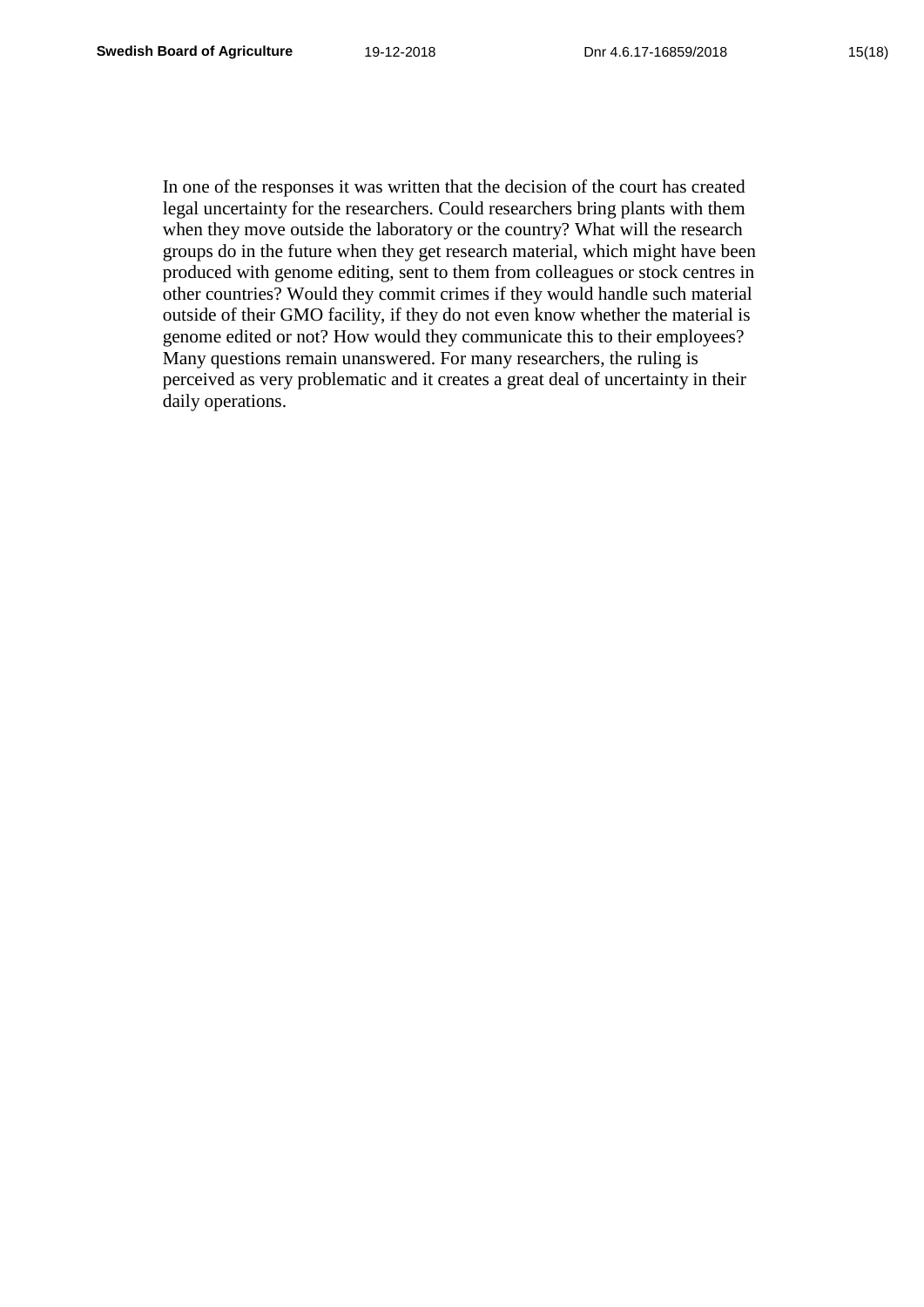| <b>Organisation/Institute</b>                   | <b>Purpose</b>                                                                                                                                                                                                                                                                                                                                                                                                                                                                                             |
|-------------------------------------------------|------------------------------------------------------------------------------------------------------------------------------------------------------------------------------------------------------------------------------------------------------------------------------------------------------------------------------------------------------------------------------------------------------------------------------------------------------------------------------------------------------------|
| Föreningen Foder och<br>Spannmål                | An industry association for companies manufacturing<br>and trading with e.g. feed, cereals, seeds, fertilizers and<br>plant protection products. The association currently has<br>about 60 members, both from individual companies and<br>cooperative associations.                                                                                                                                                                                                                                        |
| Lantbrukarnas<br>Riksförbund                    | The Federation of Swedish Farmers is an interest and<br>business organisation for the green industry with<br>approximately 140,000 individual members.                                                                                                                                                                                                                                                                                                                                                     |
| Lantmännen Lantbruk                             | Lantmännen is an agricultural cooperative and Northern<br>Europe's leader in agriculture, machinery, bioenergy and<br>food products. It is owned by 25,000 Swedish farmers,<br>has 10,000 employees with business in about 20<br>countries and a turnover of approximately 4 billion<br>EUR/year. Lantmännen Lantbruk, which is the<br>agricultural sector of Lantmännen, has 10 plant breeding<br>programs for the production of new varieties for the<br>benefit of farmers, the industry and consumers. |
| Mistra Biotech                                  | A research program focusing on the use of<br>biotechnology in plant and livestock breeding to<br>contribute to environmentally, socially and<br>economically sustainable Swedish agriculture. The<br>program started in 2012 and involves about 60<br>researchers specialised in natural science, ethics and<br>social science.                                                                                                                                                                            |
| Sveriges<br>Stärkelseproducenter                | An economic association and owner of $e.g.$ the<br>company Lyckeby Starch AB. The association has a<br>turnover of approximately 1.2 million EUR per year<br>and has about 600 employees. It is owned by<br>approximately 800 farmers and about half of those<br>cultivate starch potato. Sustainable enterprise is an<br>important part of the business strategy and the<br>association is world leading within the development<br>of sustainable starch potato.                                          |
| Sveriges<br>Utsädesförening                     | A non-profit association for issues regarding plant<br>breeding and seeds for sowing. The association has<br>about 250 members spanning everything from plant<br>breeding research to plant breeding, seed production,<br>agriculture and an involved general public.                                                                                                                                                                                                                                      |
| Swedish University of<br>Agricultural Sciences, | The department has around 100 employees and is a<br>part of the research centre Umeå Plant Science Centre                                                                                                                                                                                                                                                                                                                                                                                                  |

## *Table 1. Organisations/institutes that that have contributed with information*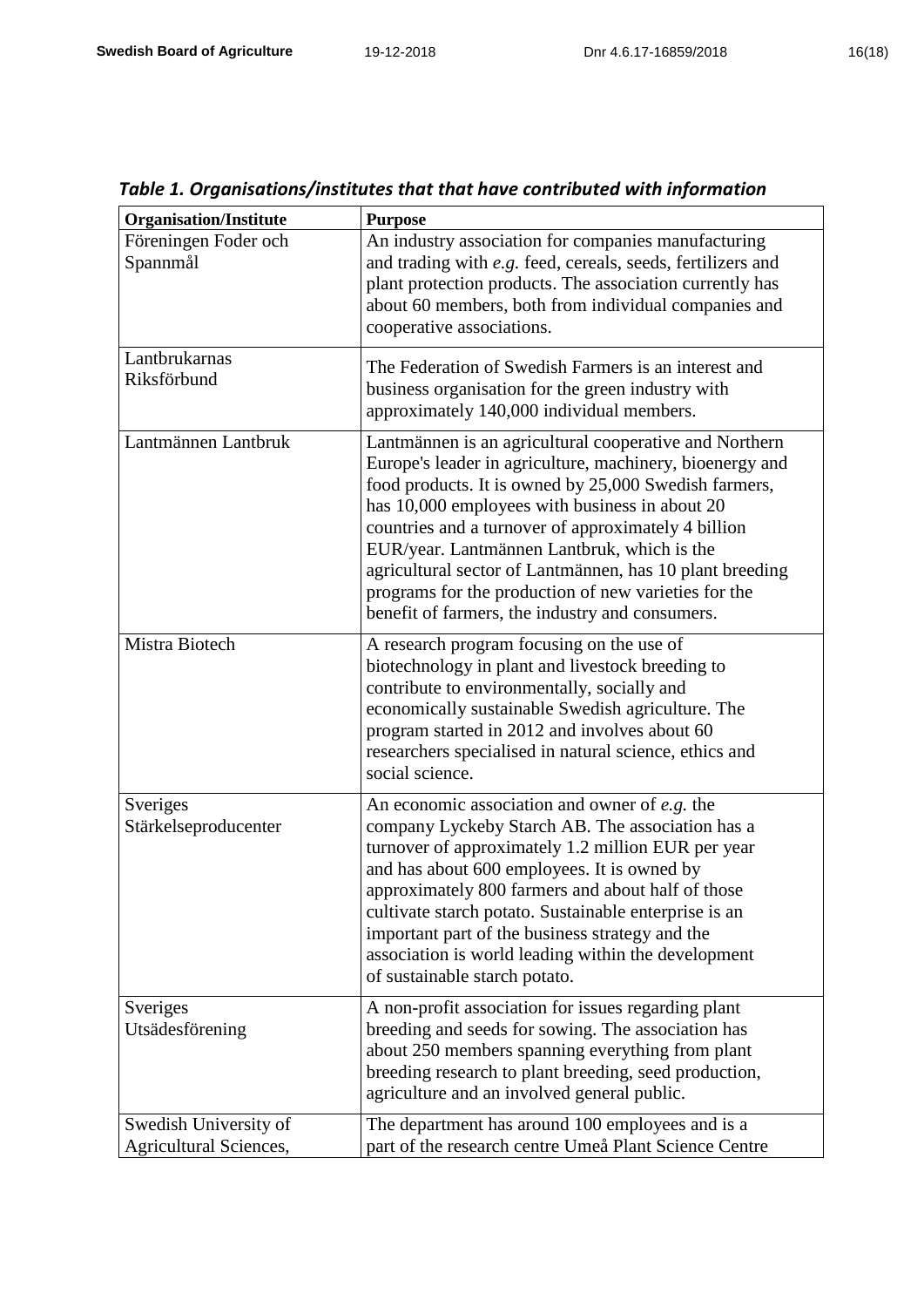|  |  | 17(1 |
|--|--|------|
|  |  |      |

| Department of Forest<br><b>Genetics and Plant</b><br>Physiology                                  | (UPSC)*. The department conducts research in plant<br>physiology, ecophysiology, plant molecular biology,<br>forest genetics and forest biotechnology.                                                                                                                                                                                                                                                                                                                                                     |
|--------------------------------------------------------------------------------------------------|------------------------------------------------------------------------------------------------------------------------------------------------------------------------------------------------------------------------------------------------------------------------------------------------------------------------------------------------------------------------------------------------------------------------------------------------------------------------------------------------------------|
| Swedish University of<br><b>Agricultural Sciences,</b><br>Department of Plant<br><b>Biology</b>  | The department develops fundamental knowledge<br>about developmental processes and defence in plants<br>for application in agriculture and forestry.                                                                                                                                                                                                                                                                                                                                                       |
| Swedish University of<br><b>Agricultural Sciences,</b><br>Department of Plant<br><b>Breeding</b> | The Department of Plant Breeding carries out<br>research, pre-breeding and the production of varieties<br>in a number of crops with the goal to contribute to a<br>sustainable production of food, feed and bio-based<br>materials. A great deal of effort is invested in the<br>development of modern breeding methods such as<br>genome editing. The department is also highly<br>involved in the spreading of information and in<br>questions regarding the policy of different breeding<br>techniques. |
| Swedish University of<br><b>Agricultural Sciences,</b><br>Grogrund                               | Grogrund is a knowledge centre initiated by the<br>Swedish government. The centre gathers the academia<br>and business to develop skills to, in accordance with<br>the objectives of the national food strategy, ensure the<br>availability of varieties for sustainable and<br>competitive agricultural and horticultural production<br>in Sweden.                                                                                                                                                        |
| <b>SweTree Technologies</b><br>AB                                                                | A plant and forest biotechnology company providing<br>products and technologies to improve the productivity<br>and performance properties of plants and wood for<br>forest owners and fibre related industries                                                                                                                                                                                                                                                                                             |
| Umeå University,<br>Department of<br>Chemistry                                                   | The department has more than 200 employees.<br>Research at the department includes three major areas:<br>biological chemistry, environmental and<br>biogeochemistry and technical chemistry. The<br>department is a part of Umeå Plant Science Centre<br>$(UPSC)*$ .                                                                                                                                                                                                                                       |
| Umeå University,<br>Department of Plant<br>Physiology                                            | The department has around 100 employees and is a<br>part of the research centre Umeå Plant Science Centre<br>(UPSC)*. Their main activity is academic research in<br>experimental plant biology, with the goal of<br>understanding all aspects of plants in relation to the<br>environment that they live in.                                                                                                                                                                                              |
| *Umeå Plant Science<br>Centre, UPSC                                                              | UPSC is a "centre of excellence" and one of the most<br>prominent research environments for plant research in<br>Europe. About 40 research groups work in UPSC with                                                                                                                                                                                                                                                                                                                                        |